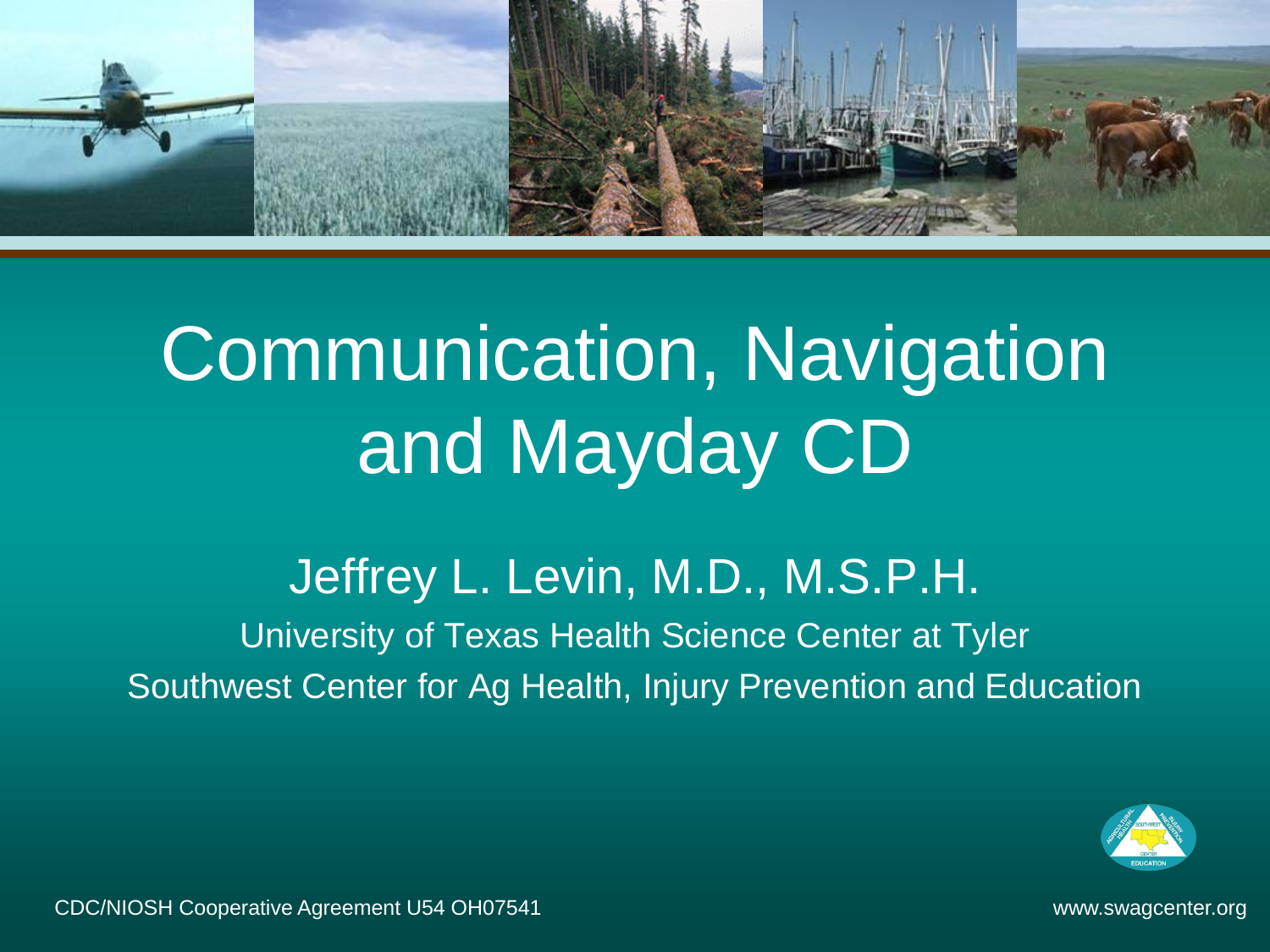# Background

- Large portion of commercial fishing population along the Gulf Coast is Asian and Hispanic
- Recent immigration
- Language barriers
- Hands-on training conducted by authority figures



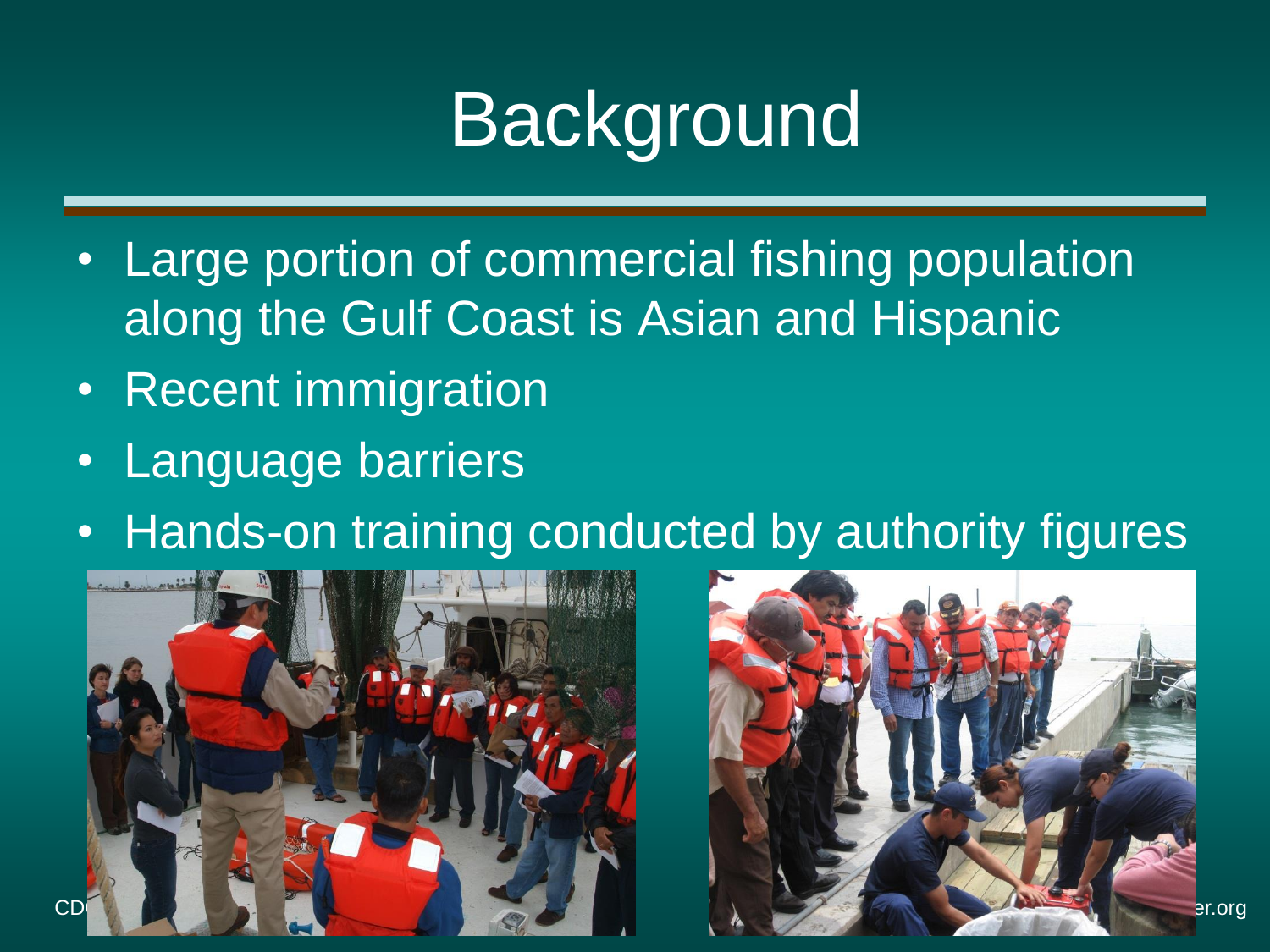## **Anecdotes**

- "I've been fishing for years and I never knew what the horns meant."
- Fishermen use cell phones instead of the radio
- Near misses in the Houston Ship Channel



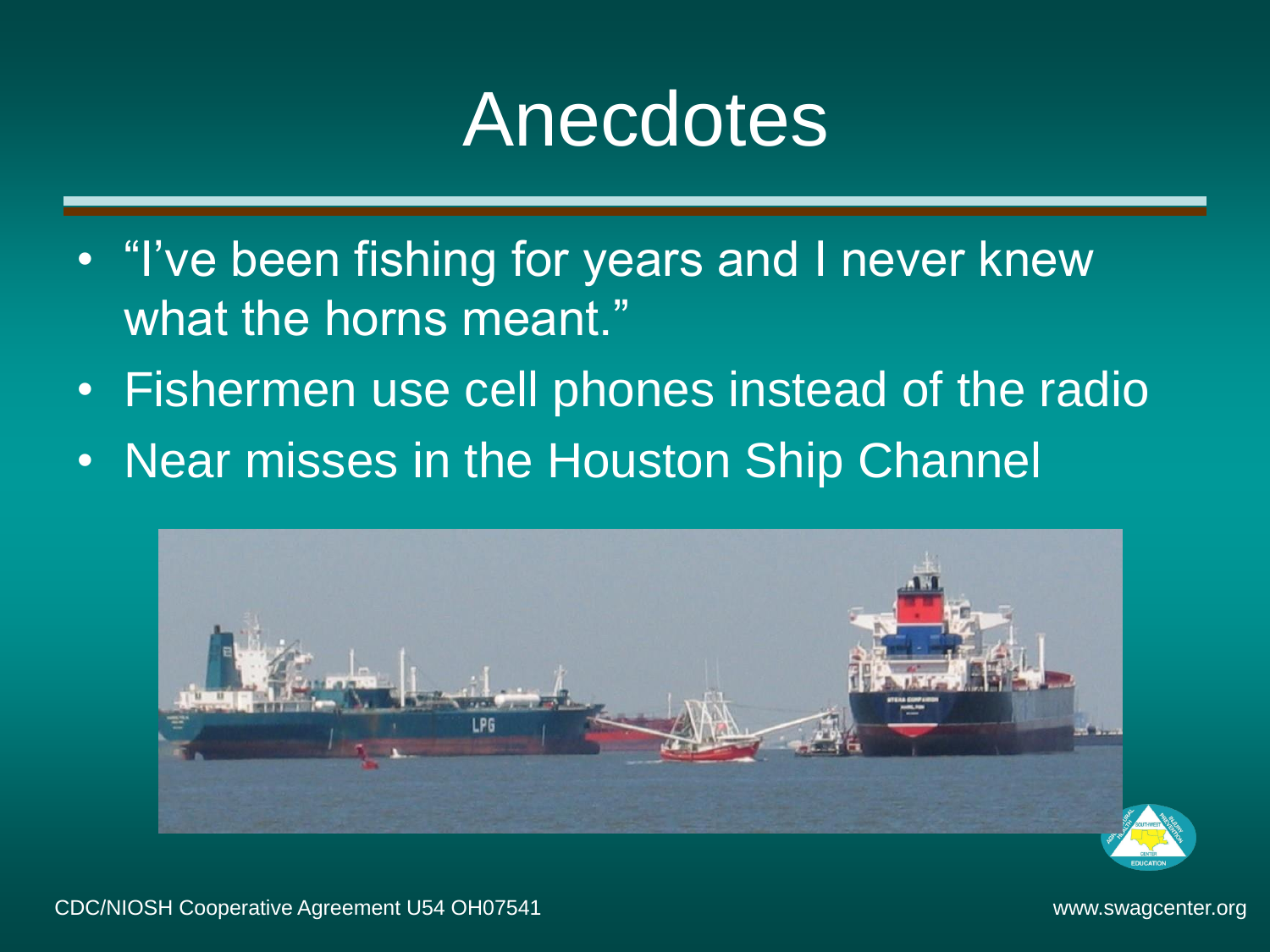## Simulation Development

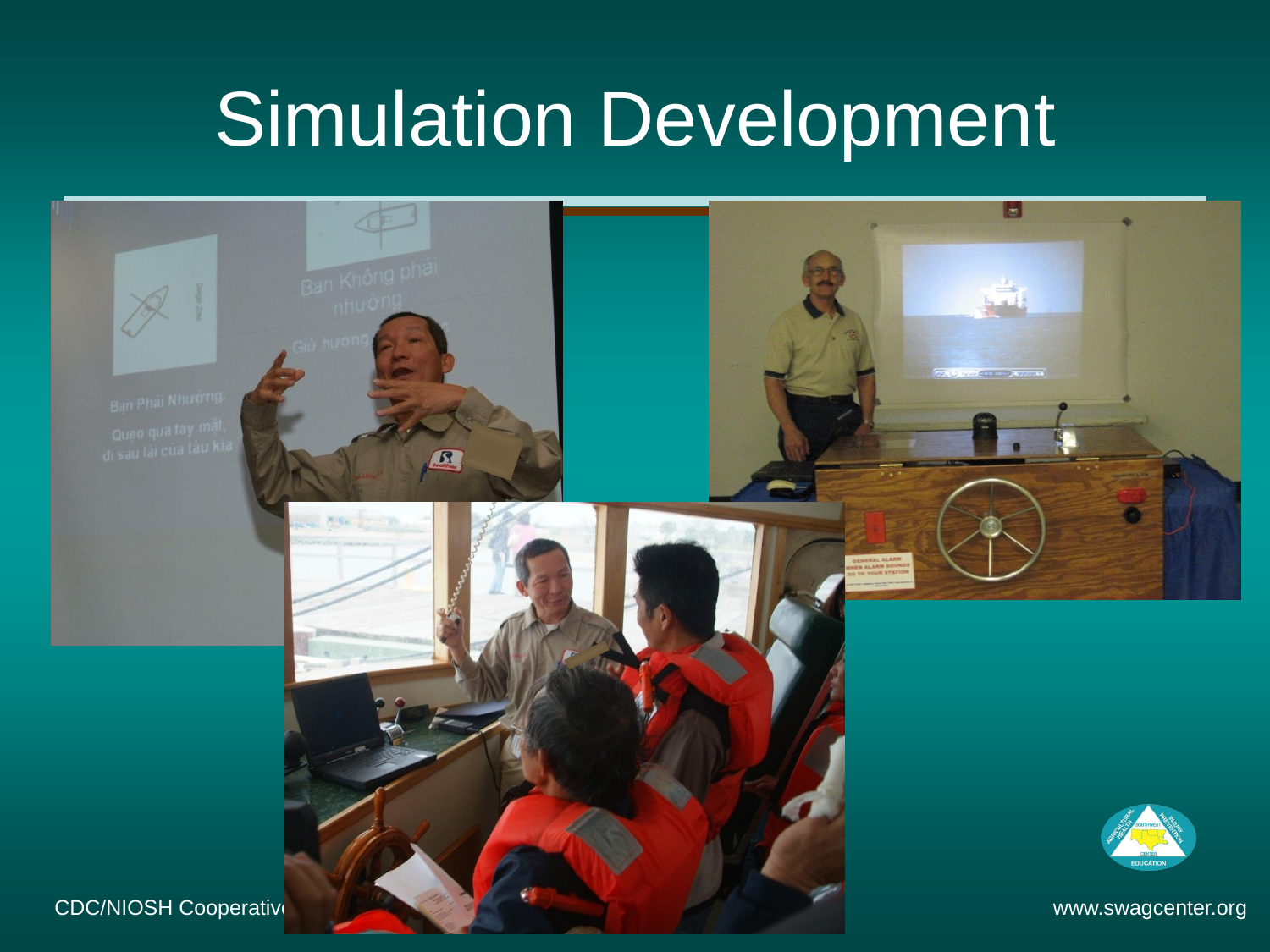#### Coast Guard Authorization Act of 2010

- Mandatory dockside exams
- Expanded training requirements – Includes navigation training

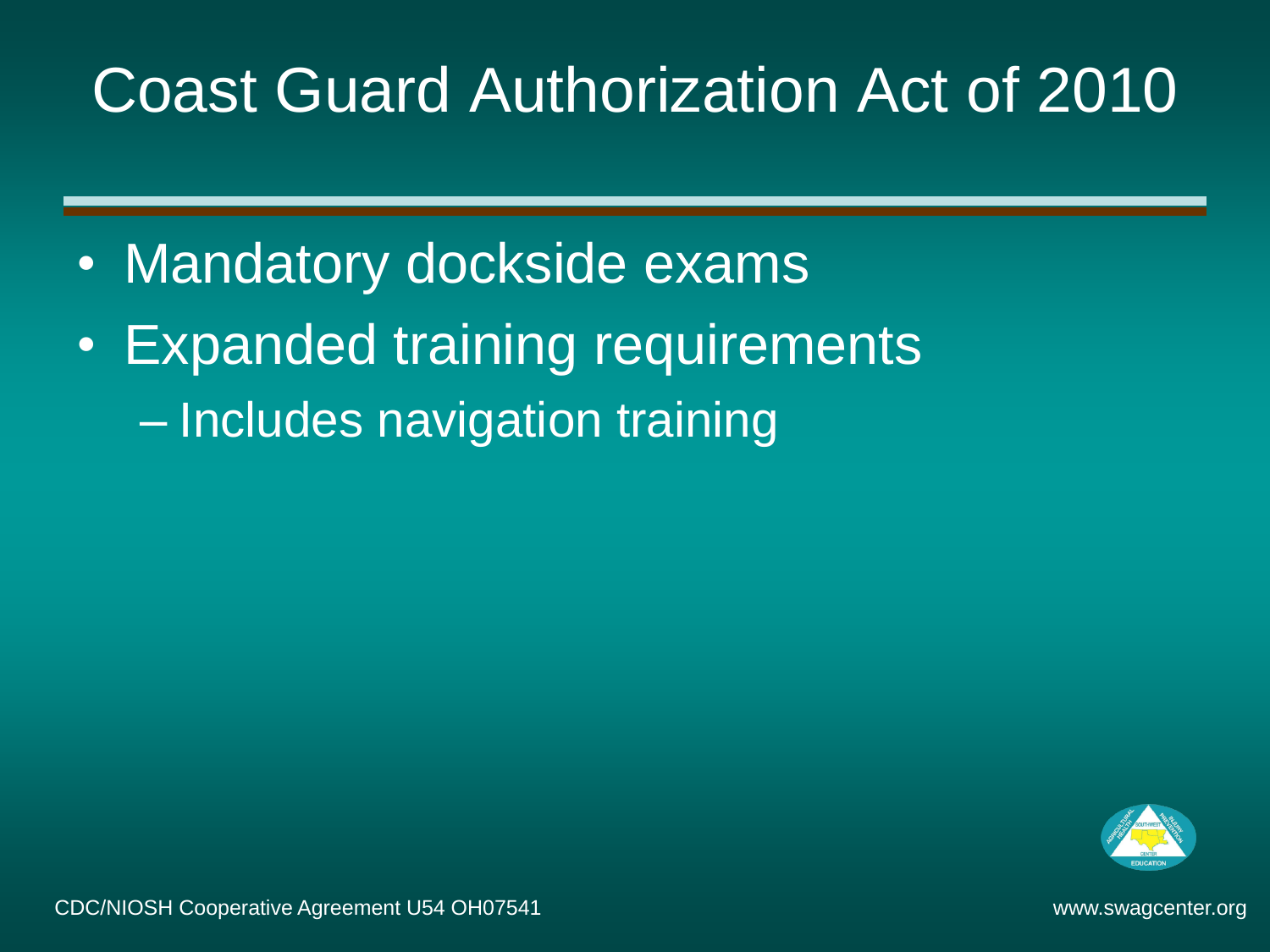# CD Development

#### • Interactive

- Tri-lingual: English, Vietnamese & Spanish
- Remarks from respected mariners
- Includes signaling and Mayday call practice
- Developed and reviewed by key partners in each language

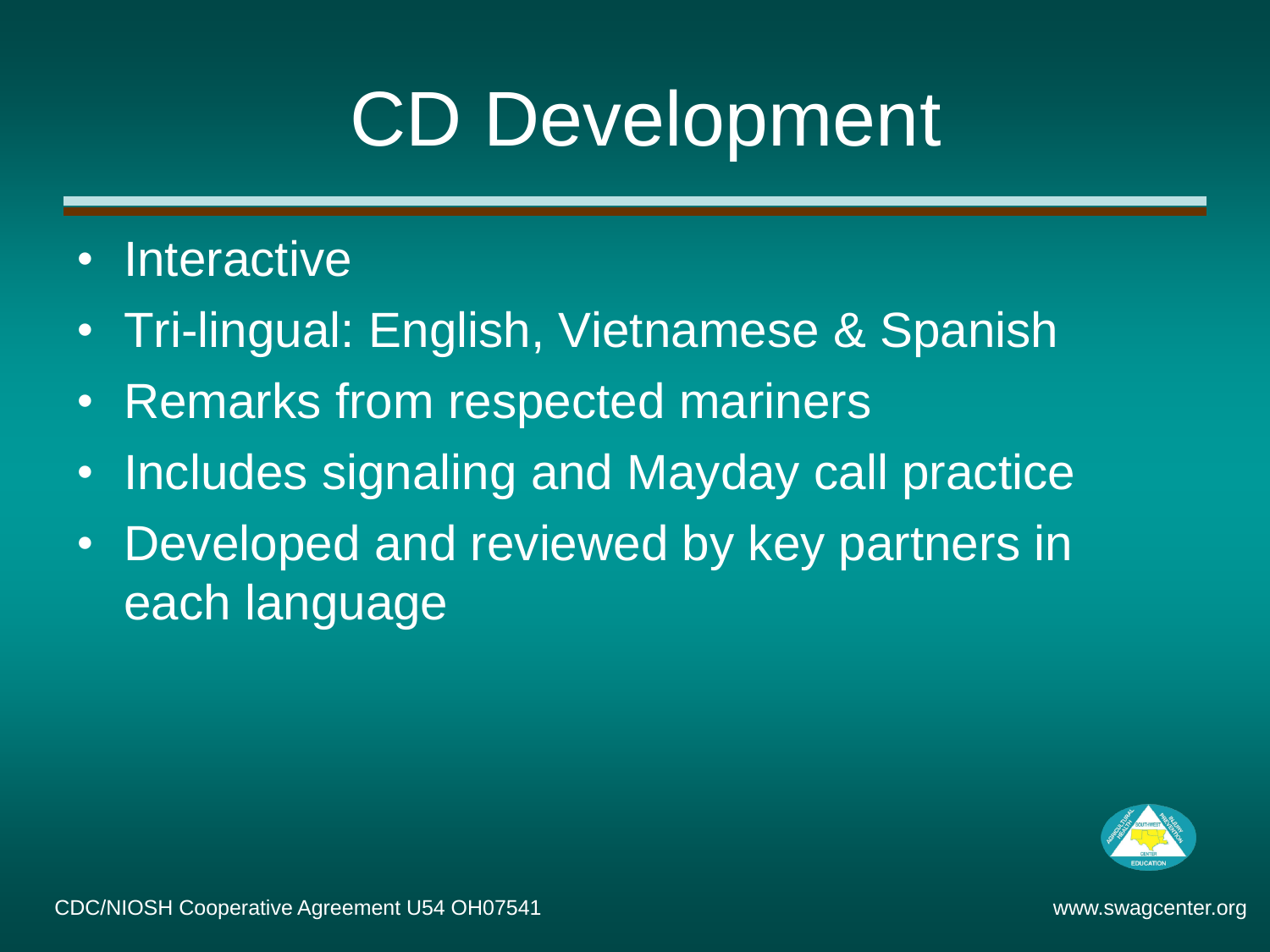# **Collaborators**

- U.S. Coast Guard Marine Safety Unit, 8<sup>th</sup> **District**
- Commercial Shrimp Fishermen
- Cooperative Extension Service
- Sea Grant
- Other stakeholders/volunteers

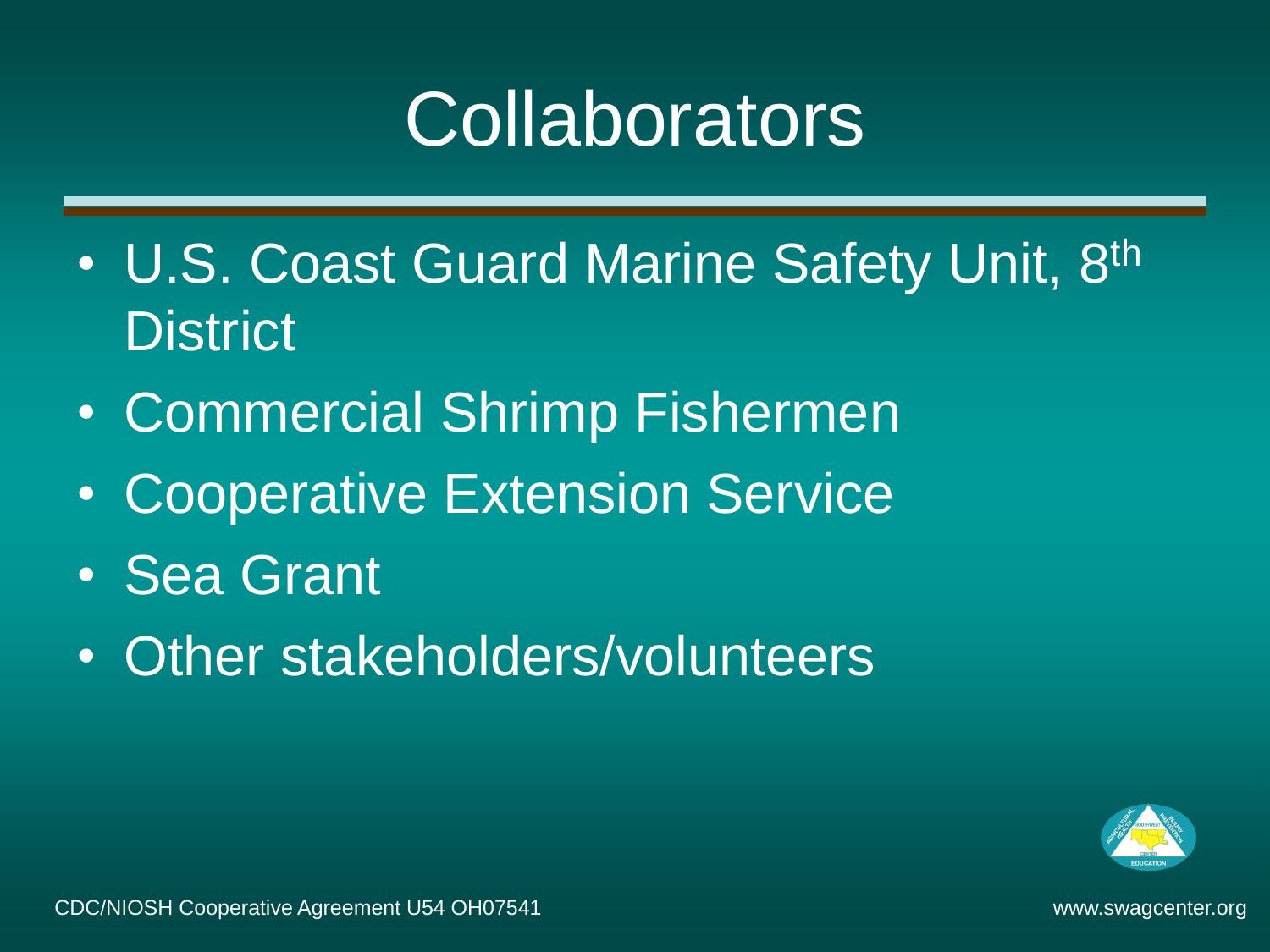# CD Preview